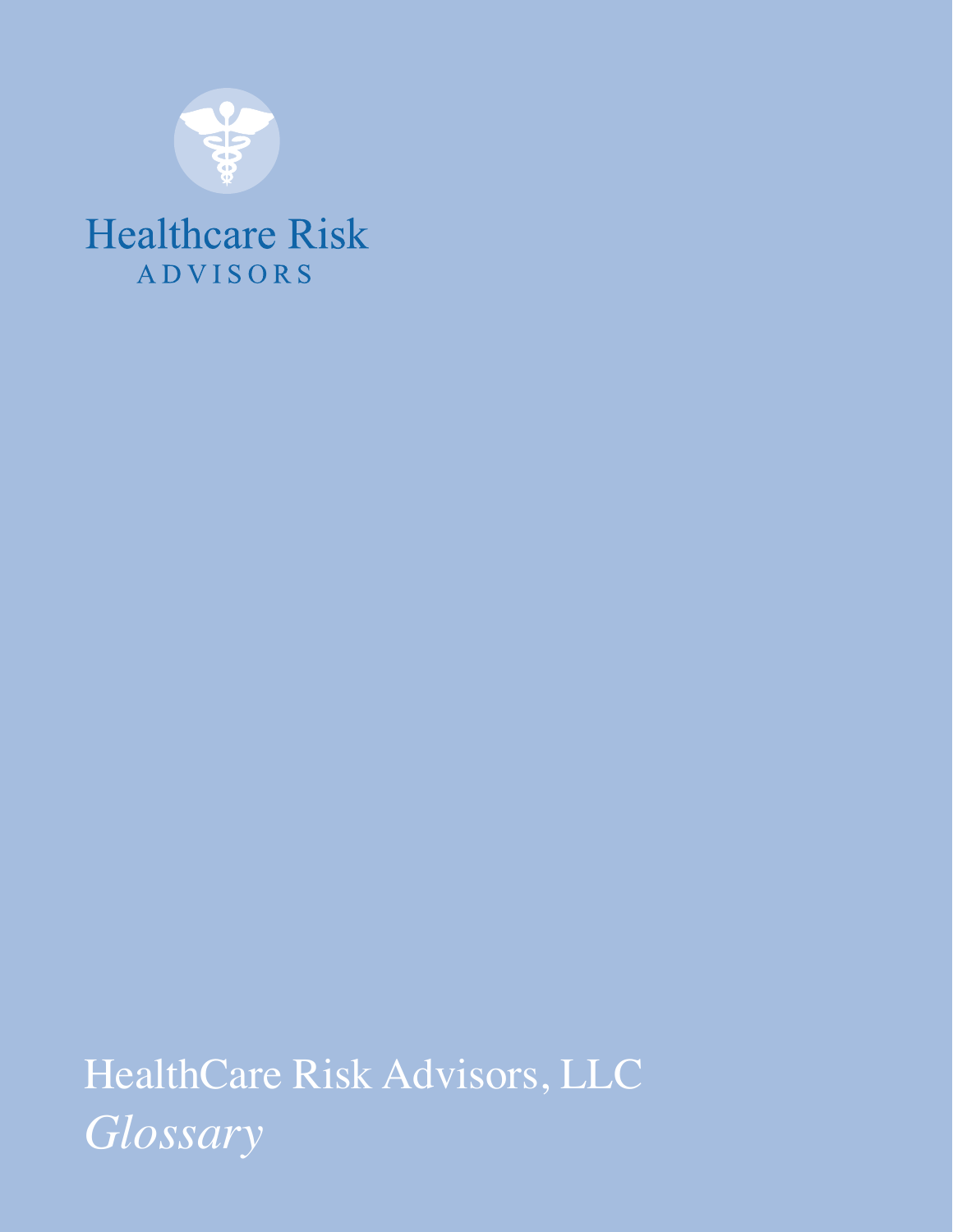

**Absolute Liability** Liability regardless of fault.

#### **Adjudication**

The act of determining an issue or settling a dispute in court.

#### **Admitted Assets**

See Assets.

#### **Allocated Loss Adjustment Expense (ALAE)**

Expenses directly attributable to specific claims. Include payments for defense attorneys, medical evaluation of patients, expert medical reviews and witnesses, investigation, and record copying.

#### **Annual Aggregate Limit**

For claims-made carriers, the annual aggregate limit is the maximum amount the carrier will pay for all claims arising from incidents that occurred and were reported during a given policy year. For occurrence carriers, the annual aggregate limit refers to the maximum amount the carrier will pay for all claims arising from incidents that occurred during a given year of insurance.

#### **Assessability**

An obligation of policyholders to pay additional money, in excess of premium amounts, to cover past insurance company losses for which reserves have proven to be inadequate.

#### **Arbitration**

An alternative method for resolving disputes that allows the parties to define the process.

#### **Assets**

The property and financial resources owned by an insurance company. Admitted assets are those that can be liquidated to raise cash to pay claims. Nonadmitted assets are assets, such as real estate (other than home office), furniture, and other equipment that are not recognized for solvency purposes by state insurance laws or insurance department regulations.

#### **Assumed Premium**

The consideration or payment an insurance company receives for providing reinsurance for another company.

#### **Attorney-in-fact**

The entity that manages an interinsurance or reciprocal exchange and to whom each subscriber (policyholder or owner) gives authority to exchange insurance among subscribers.



#### **Best's Rating**

A rating given to insurance companies by the A.M. Best Company, an insurance industry ratings agency. The ratings range from A++ (Superior) to D (below minimum standards). Ratings of E and F are given to companies under state supervision or in liquidation. The ratings reflect A.M. Best's evaluation of an insurance company's financial strength and operating performance relative to the norms of the property and casualty insurance industry.

### C

#### **Captive**

In its simplest form, a captive is a wholly owned insurance company that is formed by a noninsurance entity or group to insure or reinsure some or all of the risks of its parent. A captive is usually administered by specialized consultants.

#### **Claim**

A written notice, demand, lawsuit, arbitration proceeding, or screening panel in which a demand is made for money or a bill reduction, and which alleges Injury, disability, sickness, disease, or death of a patient arising from the physician's rendering or failing to render professional services.

#### **Claims-made Insurance**

Claims-made is a form of insurance in which coverage is limited to liability for those claims that arise from incidents or events that occur and are reported to the insurance company while the policy is in force. As premiums for claims-made insurance reflect ongoing claims experience, they can be readily adjusted as experience changes.

#### **Claims-paid Coverage**

Under a claims-paid policy, premiums are based only on those claims settled during the previous year or those projected to be settled in the coming year. Many claims-paid policies are assessable for a number of years, or even indefinitely, after a physician has terminated the policy. When leaving a claims-paid carrier, physicians often have difficulty obtaining retroactive (prior acts) coverage from their new carriers, and they may be forced to purchase tail coverage from the claims-paid carrier.

#### **Claims Reserves**

Under a claims-made policy, claims reserves are funds set aside to satisfy those claims that have been reported to the company but have not yet been resolved or paid. Under an occurrence policy, an additional reserve must be set aside for incidents that occurred but were not formally reported during the policy year and are expected to be reported after the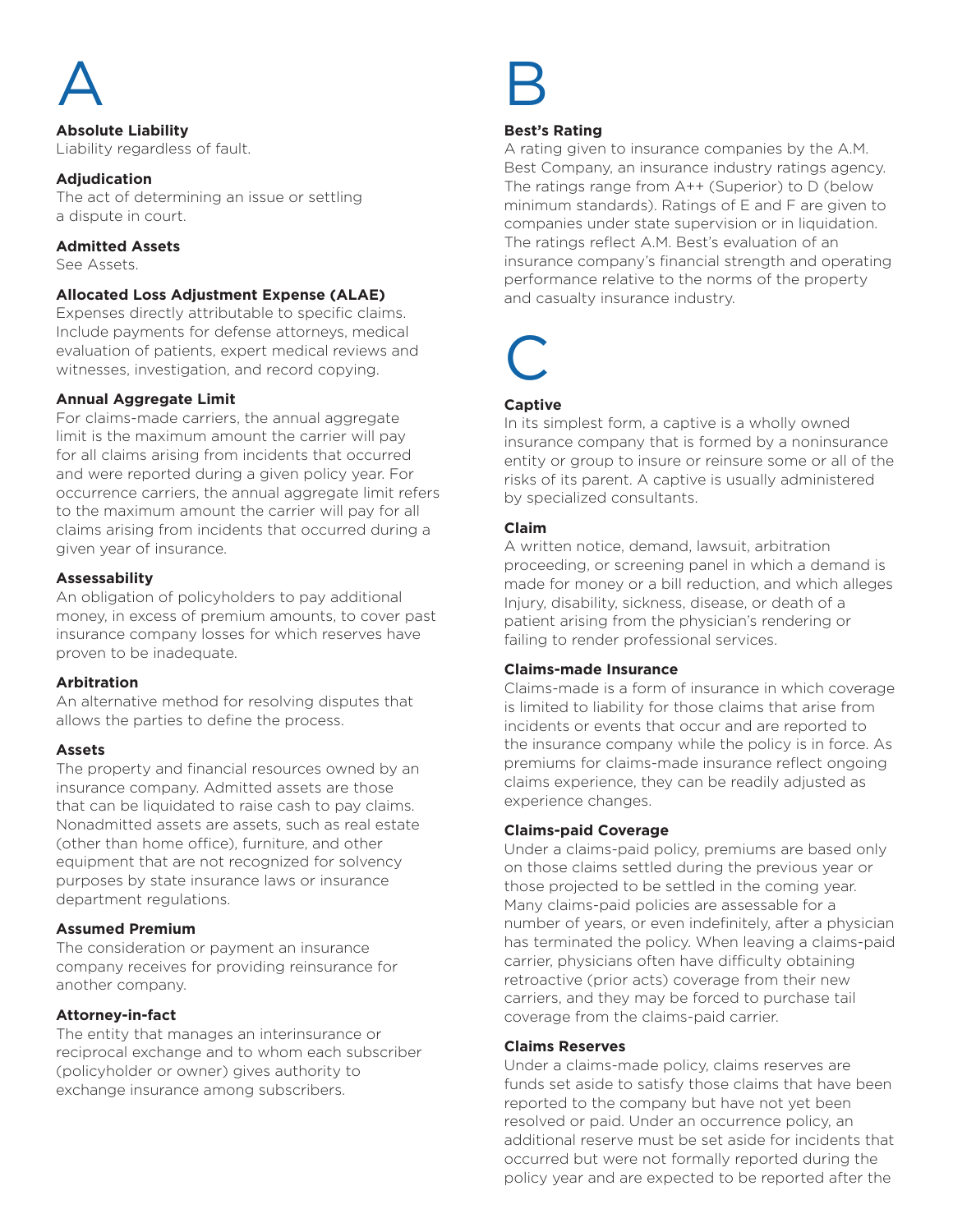close of the policy year. A company that underestimates its claims reserves may face future financial difficulties. A company that overestimates its reserves could be charging unnecessarily high premiums.

#### **Credentialing Report**

Provides up-to-date information on a physician's policy and claims experience.

## D

#### **Date of Incident**

The date on which a situation of alleged malpractice took place. It can also be called the date of occurrence.

#### **Date of Reporting**

The date on which an incident was reported to the insurance company. The shorter the time between the date of incident and the date of reporting (i.e., if the insured promptly reports the incident or claim), the easier it is for the insurer to investigate the case and handle the insured's defense.

#### **Declaration**

Also called Declarations Page, this portion of an insurance policy states information such as the name and address of the insured, the policy period, the amount of insurance coverage, premiums due for the policy period, and any coverage restrictions.

#### **Deductible**

There are two types of deductibles:

A voluntary deductible allows the insured to pay an amount of the "first dollars" of a claim payment and to pay a lower premium for assuming this risk.

An involuntary deductible is imposed by the insurance company because of the adverse risk characteristics of an insured. Involuntary deductibles do not include a premium reduction.

Deductibles may take one of two forms: A straight deductible provides that all loss payments are reduced by the amount of the underlying deductible with no other considerations.

A franchise or quota share deductible provides that the insured and the insurance company share costs within the deductible amount.

Deductibles may apply to indemnity only or to both indemnity and allocated loss adjustment expense (ALAE). In the latter situation, the insured pays, up to the total amount of the deductible, for claims in which allocatable expenses (such as legal fees) have been incurred, even if no indemnity is

ever paid. If the deductible applies to indemnity only, the insured pays only if indemnity is paid. A limit on the total number of claims or total amount paid in a given year may be specified. (Aggregate Deductible)

#### **Direct Written Premium**

A carrier's gross premium written, adjusted for cancellations, before deducting any premiums paid or ceded to a reinsurer.

#### **Dividend**

A partial return of premium to policyholders. In an interinsurance exchange, the company's governing board would normally declare a dividend to be disbursed for a particular state or specialty if the company's claims and financial experience for one or more past years resulted in funds exceeding those needed to pay the claims for that year or prior years.

#### **Domicile or Country**

Refers to the state in which an insurance company receives a license to operate. The company is then regulated by that state's department of insurance.



#### **Earned Premium**

The portion of premium that applies to an actual coverage period. Insureds usually pay a calendar quarter or more in advance of the actual coverage period; the advance payment is initially unearned and becomes earned incrementally during the ensuing coverage period.

#### **Economic Damages**

Out-of-pocket expenses, such as medical bills incurred, lost wages, etc.

#### **Endorsement**

An amendment, sometimes referred to as a rider, added in writing to an insurance contract or policy.

#### **Excess Insurance**

A separate insurance policy with limits above the primary (or "first dollar") policy.

#### **Exemplary Damages**

See Punitive Damages.

#### **Experience Rating**

A system of pricing insurance in which the future premium reflects the actual past loss experience of the insured.

#### **Extended Reporting Coverage**

See Tail Coverage.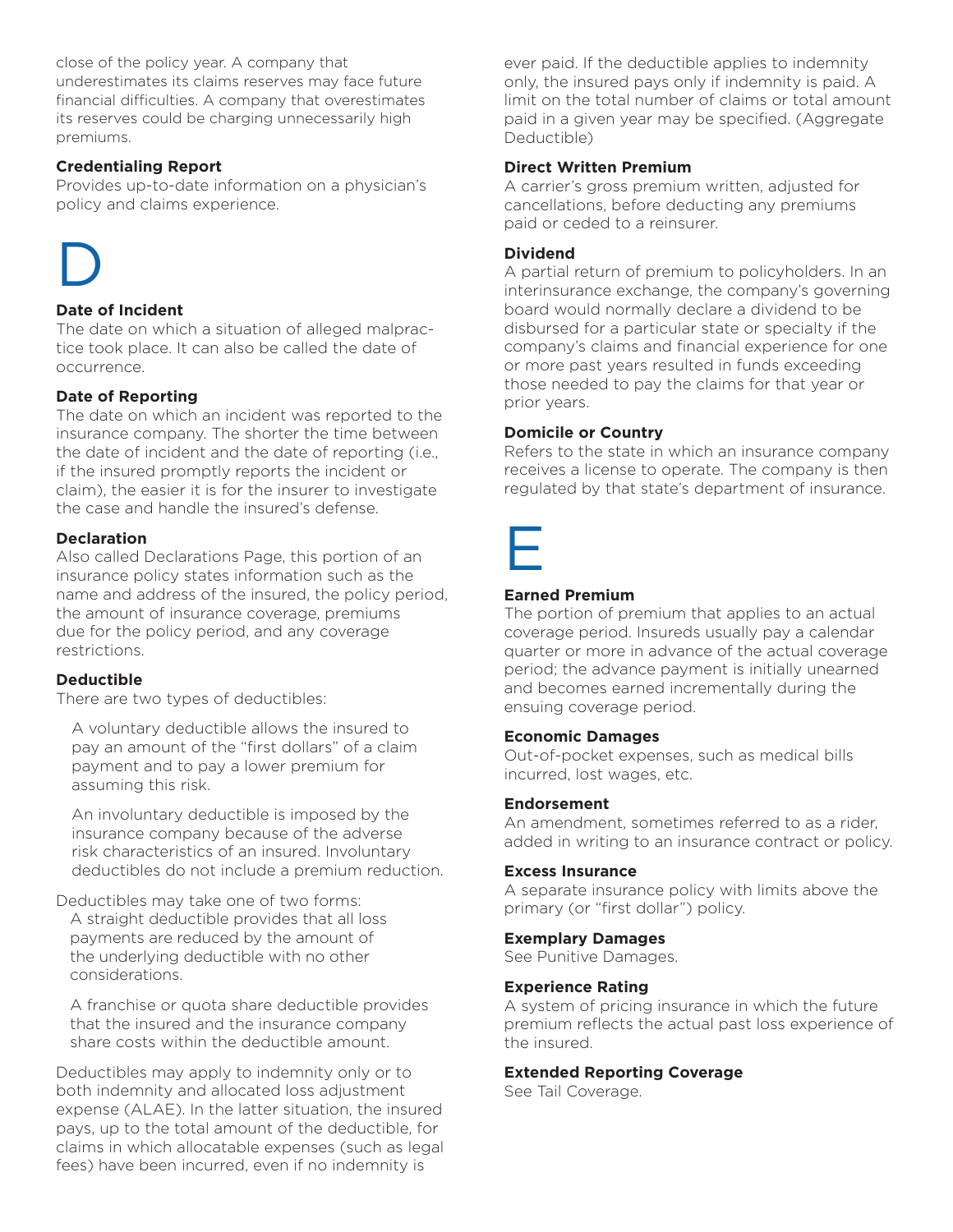**I** 

#### **Incident**

An occurrence that the plaintiff claims has led to culpable injury.

#### **Incurred But Not Reported Losses (IBNR)**

An estimate of losses for incidents that have occurred during a policy period (usually one year), but have not yet been reported to the company. Mainly applicable to occurrence policies, these apply to claims-made policies only when extended reporting endorsements (tail coverage policies) are in effect.

#### **Incurred Losses**

These losses include both paid and unpaid (reserved) losses.

#### **Indemnity**

Payment to a plaintiff in settlement or adjudication of a claim.

#### **Indemnity Reserves**

Claims reserves that are set aside to pay the portion of claims costs paid directly to claimants.



#### **Joint Underwriting Associations**

Joint Underwriting Associations (JUAs) are state-sponsored insurance vehicles for physicians who do not have access to other sources of professional liability insurance. Insureds of some JUAs bear infinite assessability for losses incurred by the organization during prior years of insurance activity. In some states in which JUAs operate, all casualty insurers in the state are assessable. In others, only the insured doctors are assessable. In those instances in which only the insureds of the JUA are assessable, ultimate financial obligations are unpredictable and can be significant.



#### **Limit**

The maximum amount paid under the terms of a policy. A professional liability insurance policy usually has two limits, a per-claim limit and an annual aggregate limit. (See Annual Aggregate Limit.)

#### **Loss Ratio**

The result of losses incurred (indemnity and ALAE) divided by net earned premium.

#### **Loss Reserves**

The amount set aside to pay for reported and unreported claims. For an individual claim, a case reserve or estimate of the expected loss is set aside.

#### **Loss Reserves-to-surplus Ratio**

See Reserves-to-surplus Ratio.



#### **Malpractice**

Professional negligence—an abrogation of a duty owed by a healthcare provider to the patient; it is the failure to exercise the degree of care used by reasonably careful practitioners of like qualifications in the same or similar circumstances. For a plaintiff to collect damages in a court of law, the plaintiff's attorney must show that the provider owed the patient a duty and that the provider's violation of the standards of practice caused the patient's injury.

### N

#### **Net Earned Premium**

Net written premium (plus assumed premium for reinsuring risk) less unearned premium.

#### **Net Written Premium**

Direct written premium less payments to reinsurers.

#### **Nonassessable**

A condition under which an insurance company is sufficiently sound to free policyholders of any obligation to pay additional money for past losses for which reserves are inadequate.

#### **Noneconomic Damages**

Pain, suffering, inconvenience, loss of consortium, physical impairment, disfigurement, and other nonpecuniary damages.

#### **Nose Coverage**

Also called retroactive or prior acts coverage, nose coverage extends the effective date of claims-made policies to a prior date. See also Retroactive (Prior Acts) Coverage.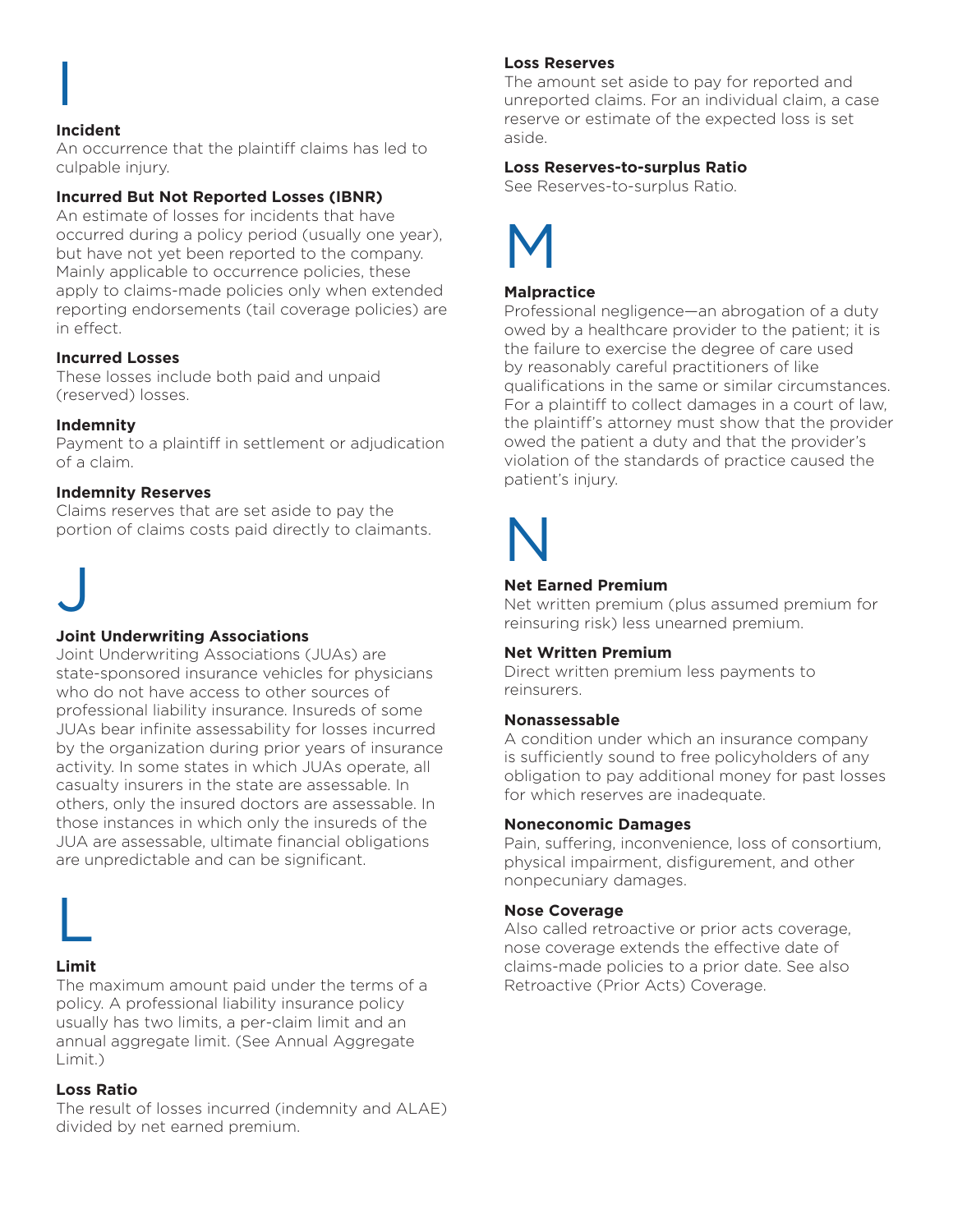# O

#### **Occurrence Insurance**

A type of policy in which the insured is covered for any incident that occurs (or that did occur) while the policy is (or was) in force, regardless of when the incident is reported or when it becomes a claim.



#### **Paid Losses**

The amount paid in losses during a specified time period.

#### **Policy**

The contract between an insurance company and its insured. The policy defines what the company agrees to cover for what period of time, and it describes the obligations and responsibilities of the insured.

#### **Policy Term**

The length of time for which a policy is written.

#### **Premium**

The amount of money a policyholder pays for insurance protection. The amount is deemed necessary to pay current losses, to set aside reserves for anticipated losses, and to pay expenses and taxes necessary to operate the company during the time period for which the policies are in force. Premiums allow the company to generate a reasonable profit that reinforces future solvency and contributes to the company's growth. In the case of a reciprocal insurer, the premiums allow the company to offer insurance to new applicants without the need for additional capital contributions.

#### **Premium Credits**

A credit included in the premium computation that recognizes a reduction in hazard, which makes the account a better risk.

#### **Premium-to-surplus Ratio (P/S)**

The ratio of net written premium to surplus. This ratio reflects a company's financial strength and future solvency.

#### **Profit or Loss**

Underwriting results are combined with investment income, expenses, and taxes to calculate profit or loss. Actual profit results from underwriting profit plus investment income that exceeds losses, expenses, and taxes or from investment income that offsets the underwriting loss, expenses, and taxes. Actual loss results if the investment income does not offset the underwriting loss, expenses,

and taxes. Actual losses must be offset by drawing on the company's surplus. Companies offering assessable policies can impose payments on their policyholders to amend the loss. (See also Underwriting Results.)

#### **Punitive Damages**

Also called exemplary damages. Optionally covered by professional liability insurers. A few states require that punitive damages be covered. Other state laws prohibit insurance companies from covering punitive damages because such damages are intended to punish the defendant for willful, fraudulent, oppressive, malicious, or otherwise outrageous behavior that should not be covered by insurance.

### R

#### **Rate Maturation**

In the early period of claims made coverage (typically the first four to seven years), claims-made insurance rates rise annually until they are considered mature. Increasing the premium is necessary because the longer the physician is insured, the greater the potential for a claim. That is because of the delay between incidents occurring and patients filing claims from those past incidents.

#### **Reinsurance**

An agreement between insurance companies under which one accepts all or part of a risk or loss of the other. Most primary companies insure only part of the risk on any given policy. The amount varies among carriers. The remainder of the policy limits is covered by reinsurance entities. The less primary risk that a company insures, the more premium it has to pay to the reinsurer to cover the remaining policy limits. In general, smaller companies are able to cover only a relatively small proportion of the liability limit. This results in large premium payments to reinsurers. Larger companies can safely cover a large proportion, thus reducing the payments they must cede to reinsurers, which indirectly reduces the cost of insurance to their policyholders.

#### **Reserves**

See Claims Reserves.

#### **Reserves-to-surplus Ratio (R/S)**

Measures a company's financial ability to pay claims if reserves prove to be inadequate. Such payments must come from the insurer's surplus.

#### **Retroactive (Prior Acts) Coverage**

Under a claims-made policy, retroactive coverage provides insurance for claims arising from incidents that occurred while a previous claims-made policy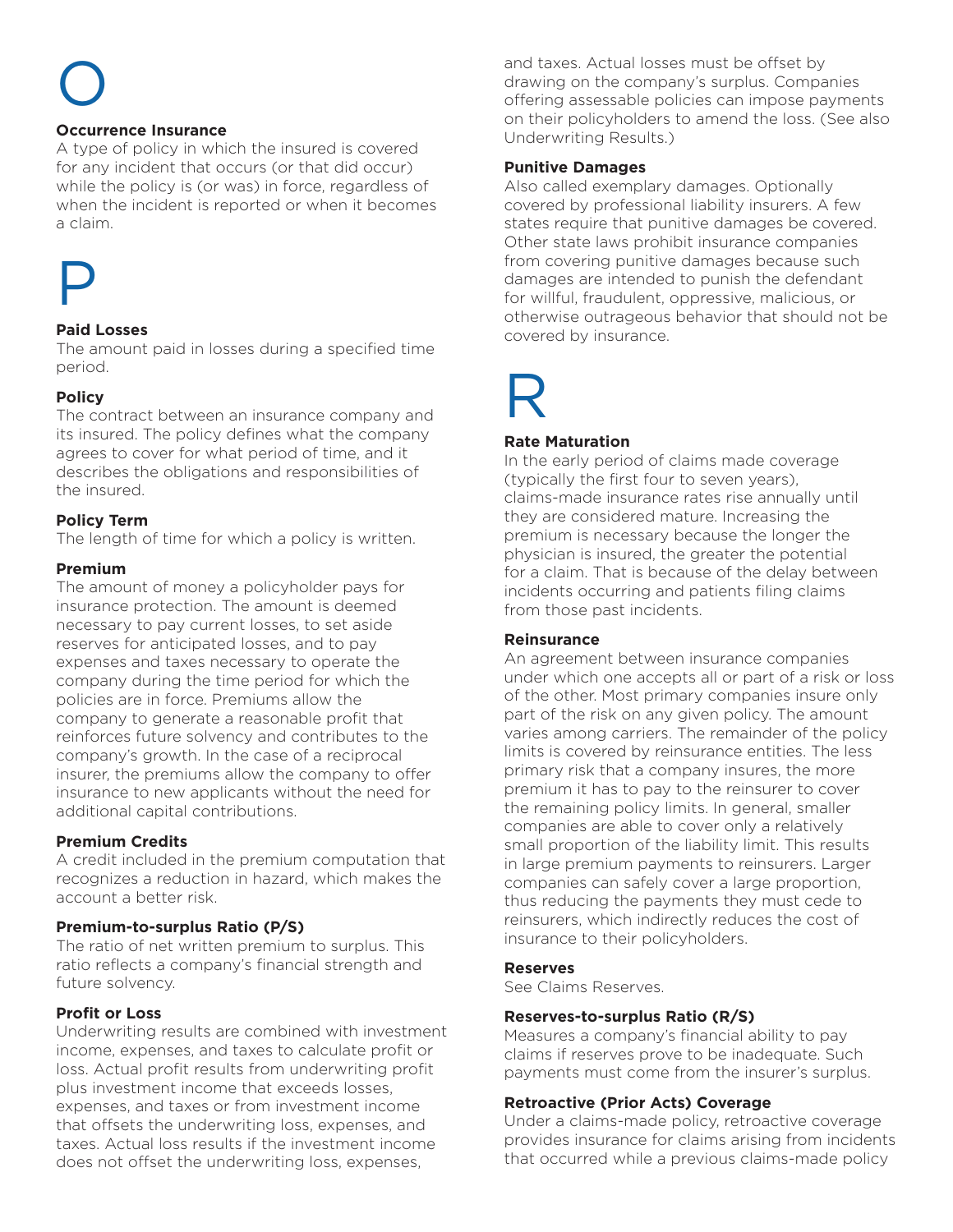or policies were in effect, but that were not reported until that policy (or the last in a succession of policies) was terminated. With retroactive coverage, the new policy covers such claims. With retroactive coverage, purchase of tail coverage from the previous carrier is not necessary. (See also Tail Coverage.)

#### **Retrospective Rating**

A formula of premium calculation that reviews the previous loss experience and, after the policy year ends, adjusts the premium based on the loss experience. Some plans provide a guaranteed maximum cost; some guarantee that the premium will not exceed the standard premiums otherwise applicable.

#### **Reunderwriting**

The process by which a company re-evaluates policyholders and imposes surcharges, deductibles, or nonrenewal as necessary in cases where the policyholder's claims history or other experience presents a consistent pattern that creates an undue liability risk.

#### **Risk Classifications**

A risk classification is based on the number and amount of losses that can be expected from a physician's specialty and procedures.

#### **Risk Management**

A systematic approach used to identify, evaluate, and reduce or eliminate the possibility of an unfavorable deviation from the expected outcome of medical treatment and thus prevent the injury of patients as a result of negligence and the loss of financial assets resulting from such injury.

#### **Risk Purchasing Group**

Risk purchasing groups (RPGs) came into existence as a result of the federal Risk Retention Act of 1986. Unlike a risk retention group (RRG), an RPG is not an insurance company but an association of insurance buyers with a common identity (e.g., a medical specialty society) who form an organization to purchase liability insurance on a group basis. Since an RPG purchases coverage from an insurance carrier, no capital contributions are required in order to join. The company from which the RPG purchases insurance need not be licensed in every state. The purchasing group's insurer must indicate how much premium was generated by the purchasing group in each state on its National Association of Insurance Commissioners' annual statement. Physicians considering purchasing insurance through an RPG should inquire about the strength of the insurance company that provides coverage to the purchasing group.

#### **Risk Retention Group**

Risk retention groups (RRGs) came into existence as a result of the federal Risk Retention Act of 1986. That act allows an RRG to form as an

insurance company and requires that it follow the insurance laws of at least one state. When first joining an RRG, a physician is typically required to pay a capital contribution in addition to the annual insurance premium.

An RRG is governed by the regulations of the state in which it is domiciled. If an RRG is appropriately capitalized and operated, it can be a viable insurance alternative. As there is less regulatory scrutiny in some states, however, some RRGs are inadequately capitalized and charge inadequate premiums. As a result, insolvencies that imperil the coverage of the insureds have occurred among RRGs.

An RRG must file an annual financial statement with its chartering state and all other states in which it operates. Doctors considering purchasing insurance from an RRG should review that statement. They should also carefully evaluate the degree to which the state in which the RRG is domiciled requires them to meet the high standards of solvency and effective management necessary to ensure that the company is able to fulfill its insurance obligations.

### S

#### **Standard Risk**

A person who, by the company's underwriting standards, is eligible for insurance without restrictions or surcharges.

#### **Substandard Risk**

A person or entity that must pay higher premiums and is subject to special coverage restrictions based on underwriting standards.

#### **Surplus**

The amount by which a company's assets exceed its liabilities. A company's surplus allows it to take on risk and serves as a cushion in the event that the losses from that risk exceed the premiums intended to cover the risk. Stated another way, surplus can be used to make up for deficiencies in loss reserves that were set aside from earned premiums. Surplus thus serves to provide strength and to maintain fiscal integrity in the face of adverse loss experience that was not actuarially anticipated.

#### **Surplus Contributed and Surplus Earned**

Surplus contributed is the amount of capital that insureds must provide for a mutual company or reciprocal exchange during the early years of the company's operation. Surplus earned represents the earnings of the company after losses, expenses, and taxes. As the company stabilizes and grows in financial strength, earned surplus from profits is added to the contributed surplus, and the contributed surplus can be returned to the early policyholders.